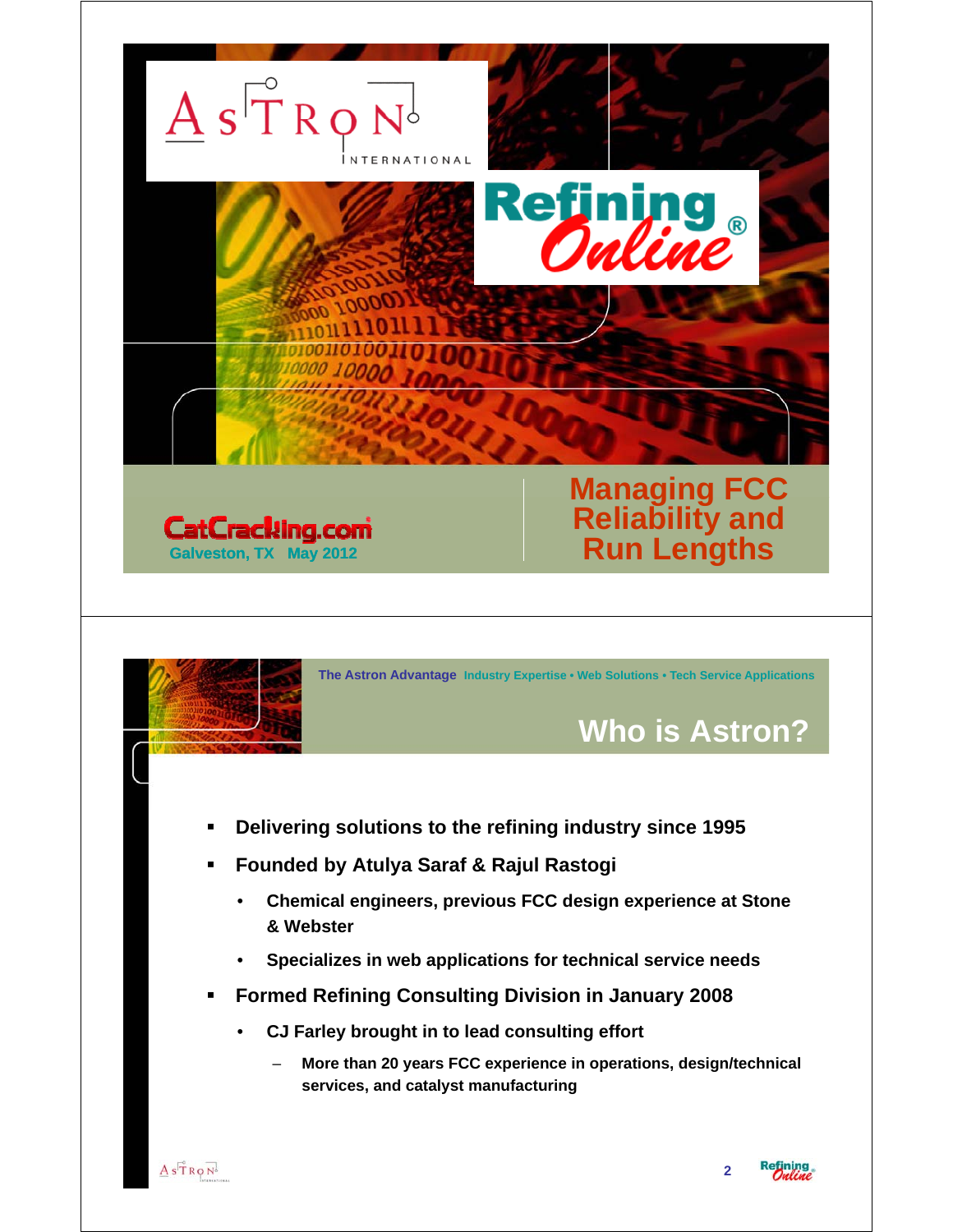



**The Astron Advantage Industry Expertise • Web Solutions • Tech Service Applications How Refiners Have Managed Reliability**

- **Reliable operation meets production targets, run lengths, and allows proactive management and planning of unit turnarounds**
- **How do you accomplish reliability with an already overstressed workforce?**
	- **When proactive management has been practiced, most organizations have been outsourcing, by…**
		- **Hiring contract employees (could be a centrally located cost center employee, not a locally based refinery based operation)**
		- **Leveraging catalyst suppliers or E&C providers**

**4**

**3**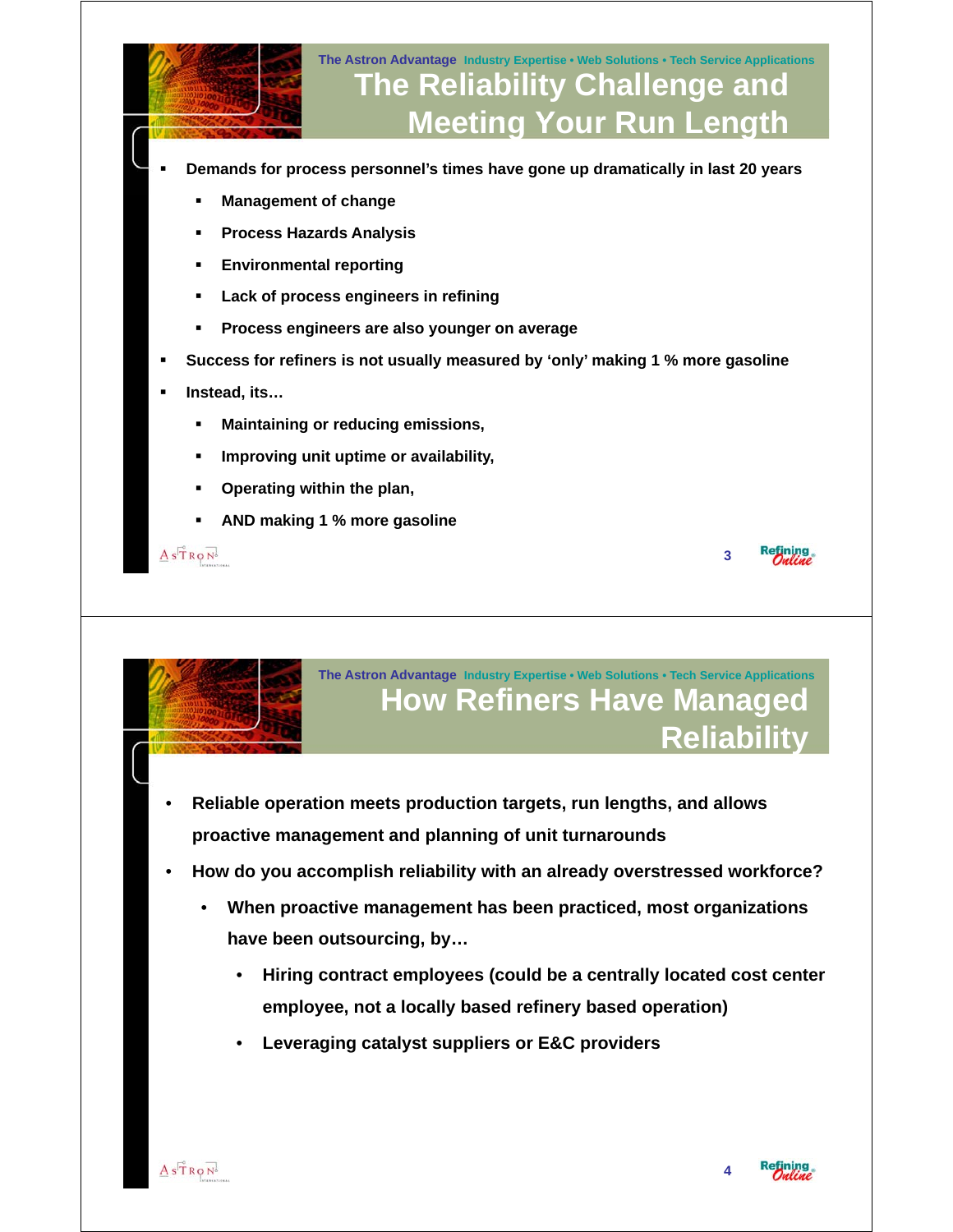

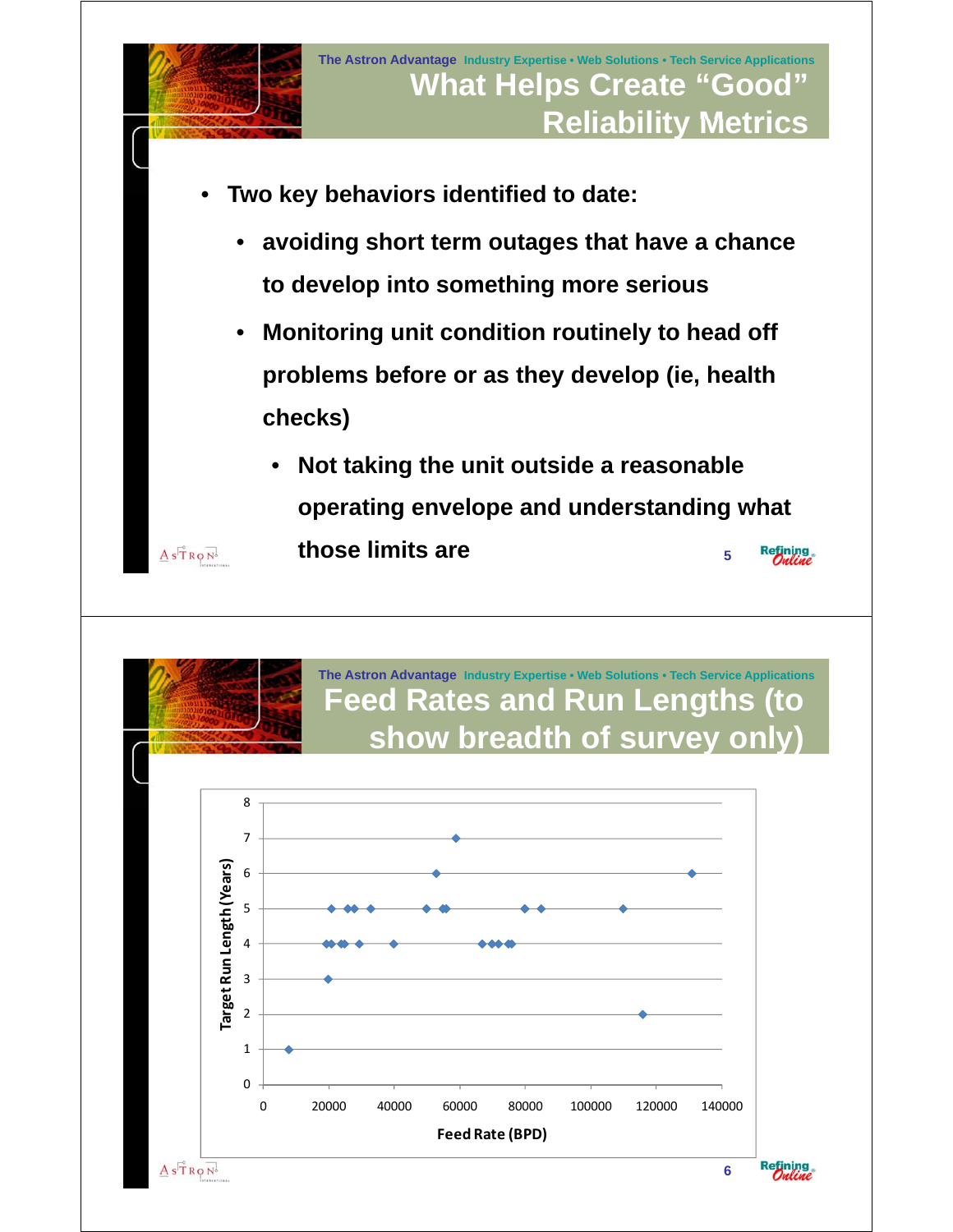**The Astron Advantage Industry Expertise • Web Solutions • Tech Service Applications**

## **Downtime vs. Current Run Length**



 $A s \overrightarrow{T} R Q N$ 

### **The Astron Advantage Industry Expertise • Web Solutions • Tech Service Applications What brings the FCC down? Not always what starts a turnaround always what starts a**



 **Major rotating**  equipment includes **wet gas compressor, air blower, and expander (if present)**

**7**

Refining.

 **Major rotating equipment is ~ 50% q p air blower related, 33 % expander, ~ 17 % wet gas compressor**

 **Data from ~ 15 % of the refining industry g ypresented (~ 65 units)**

**8**

Refining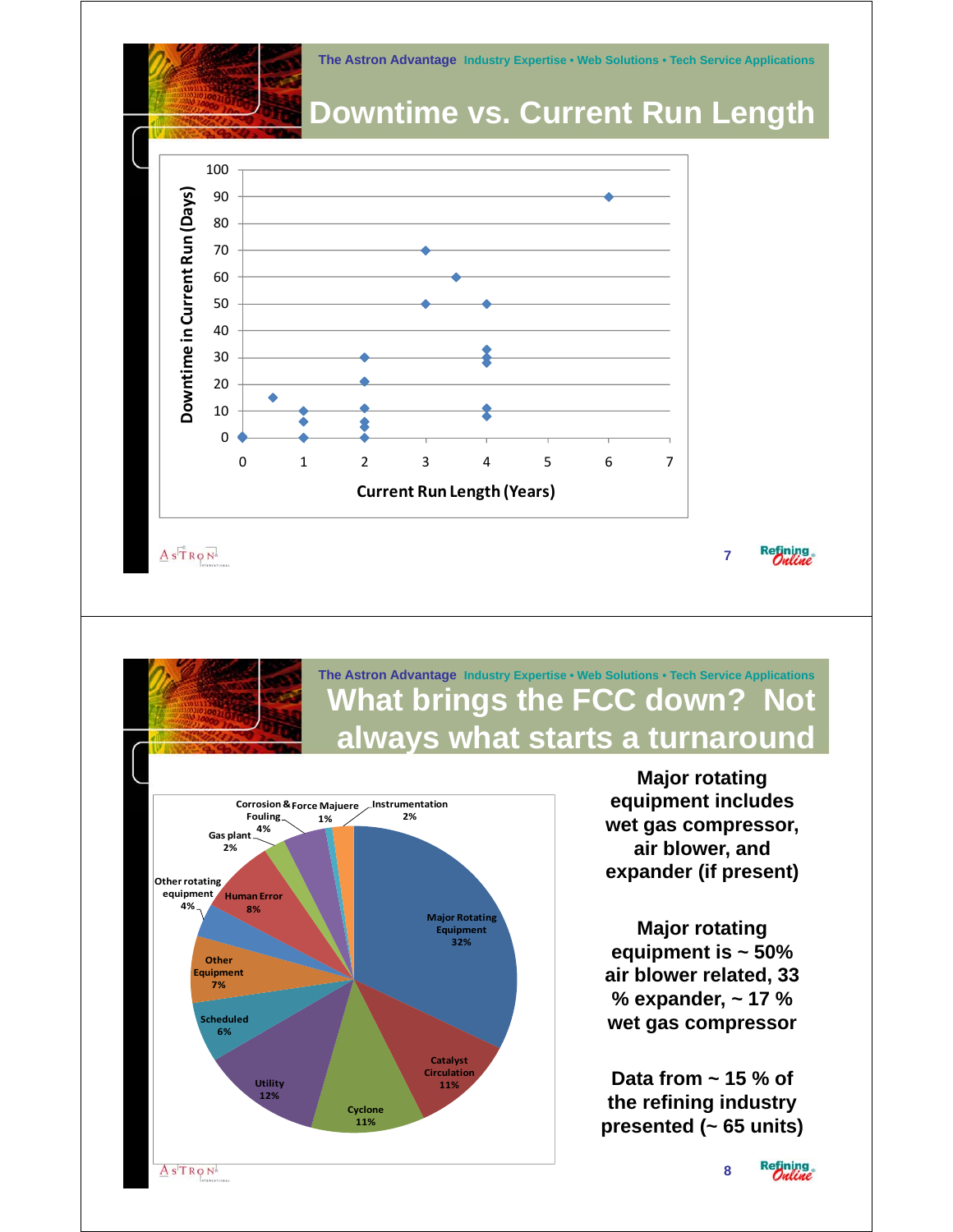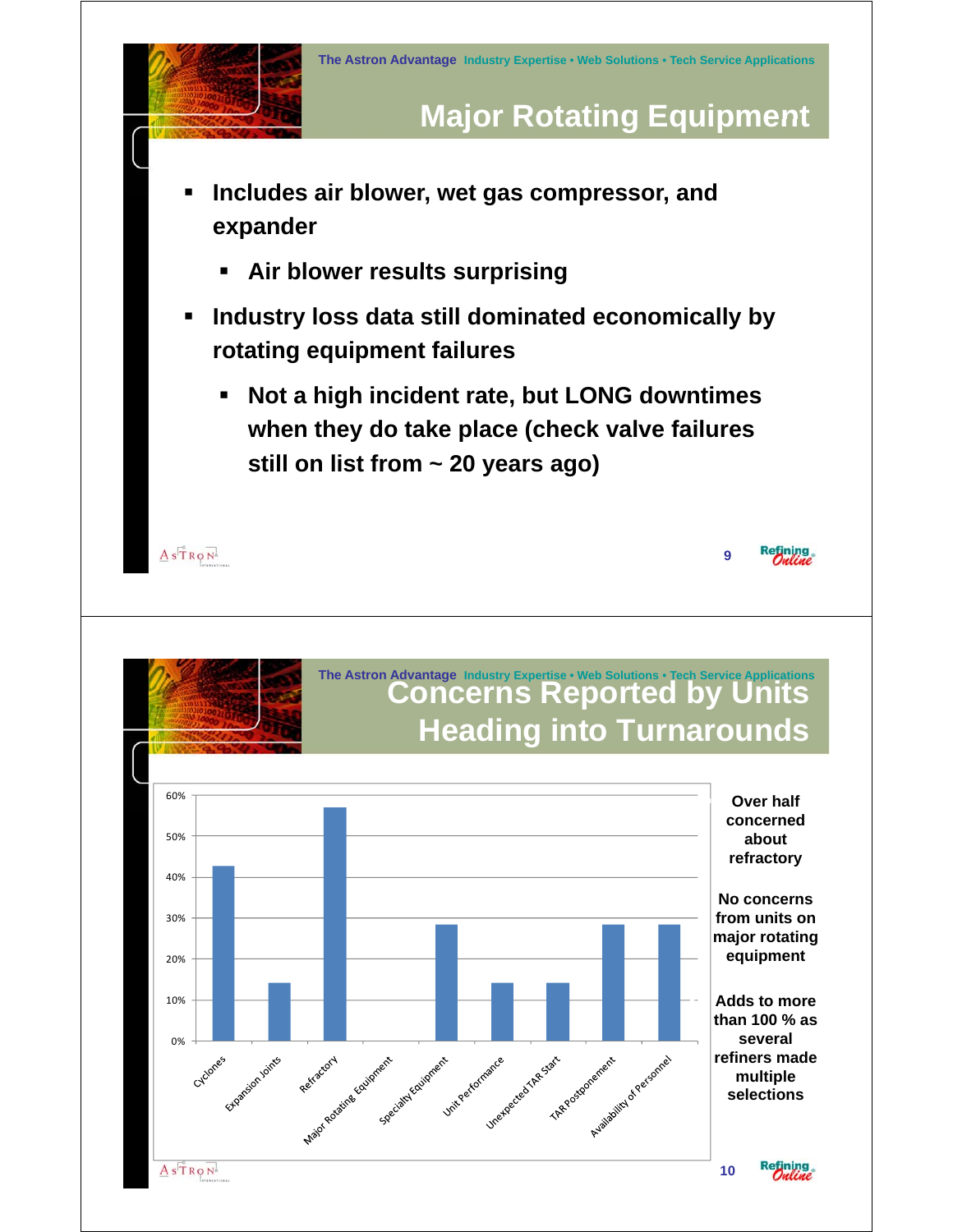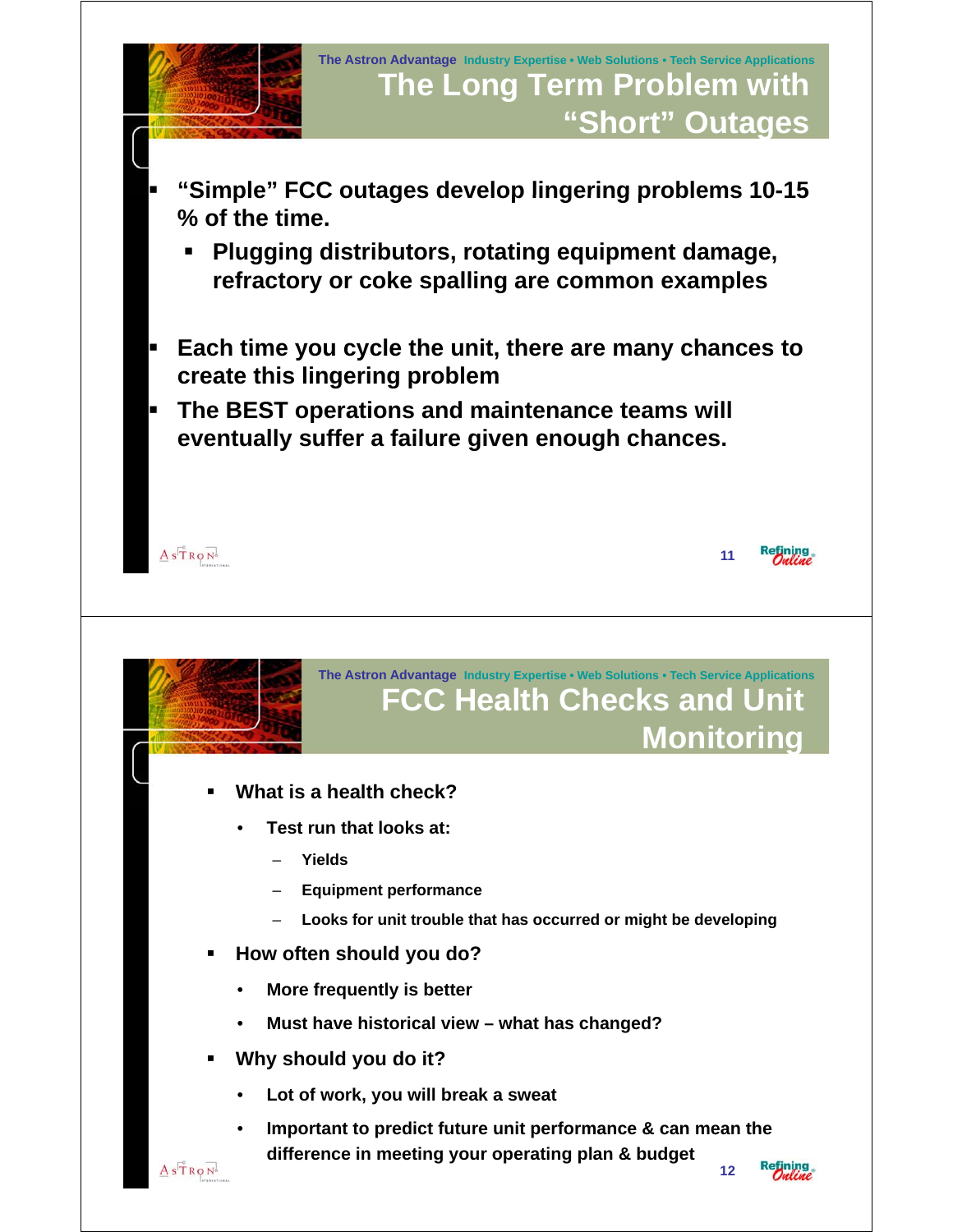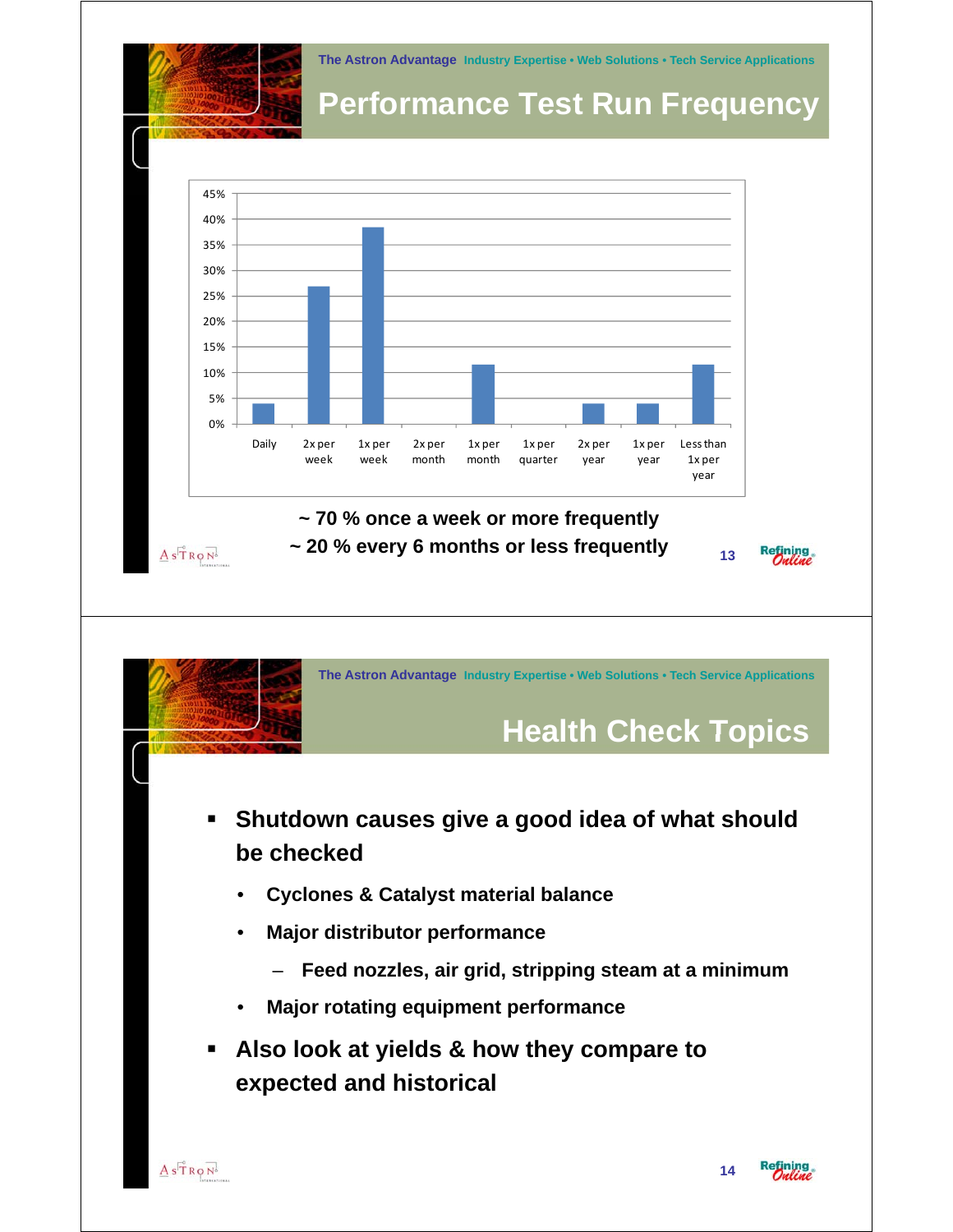



(DIP LEG OUTLET)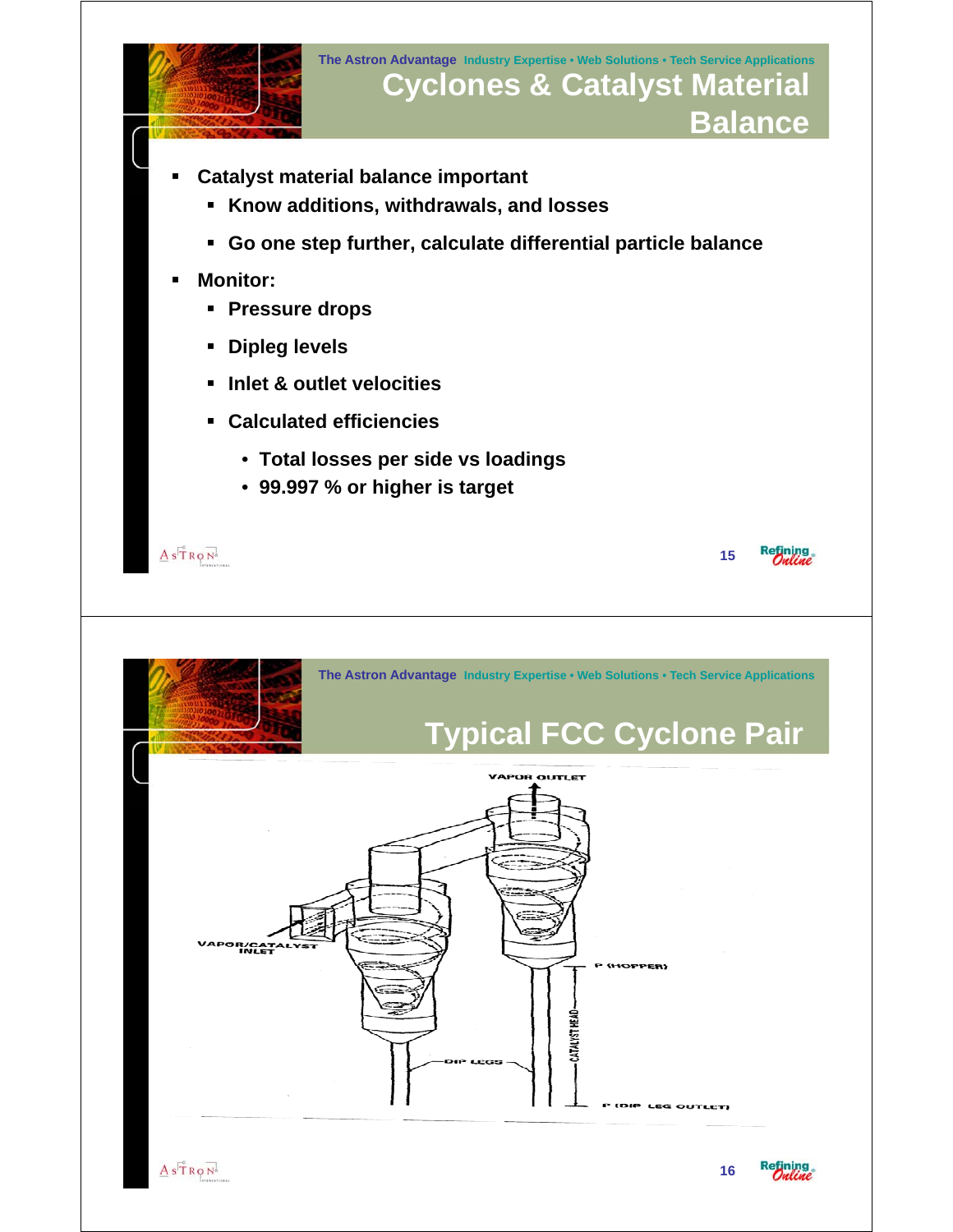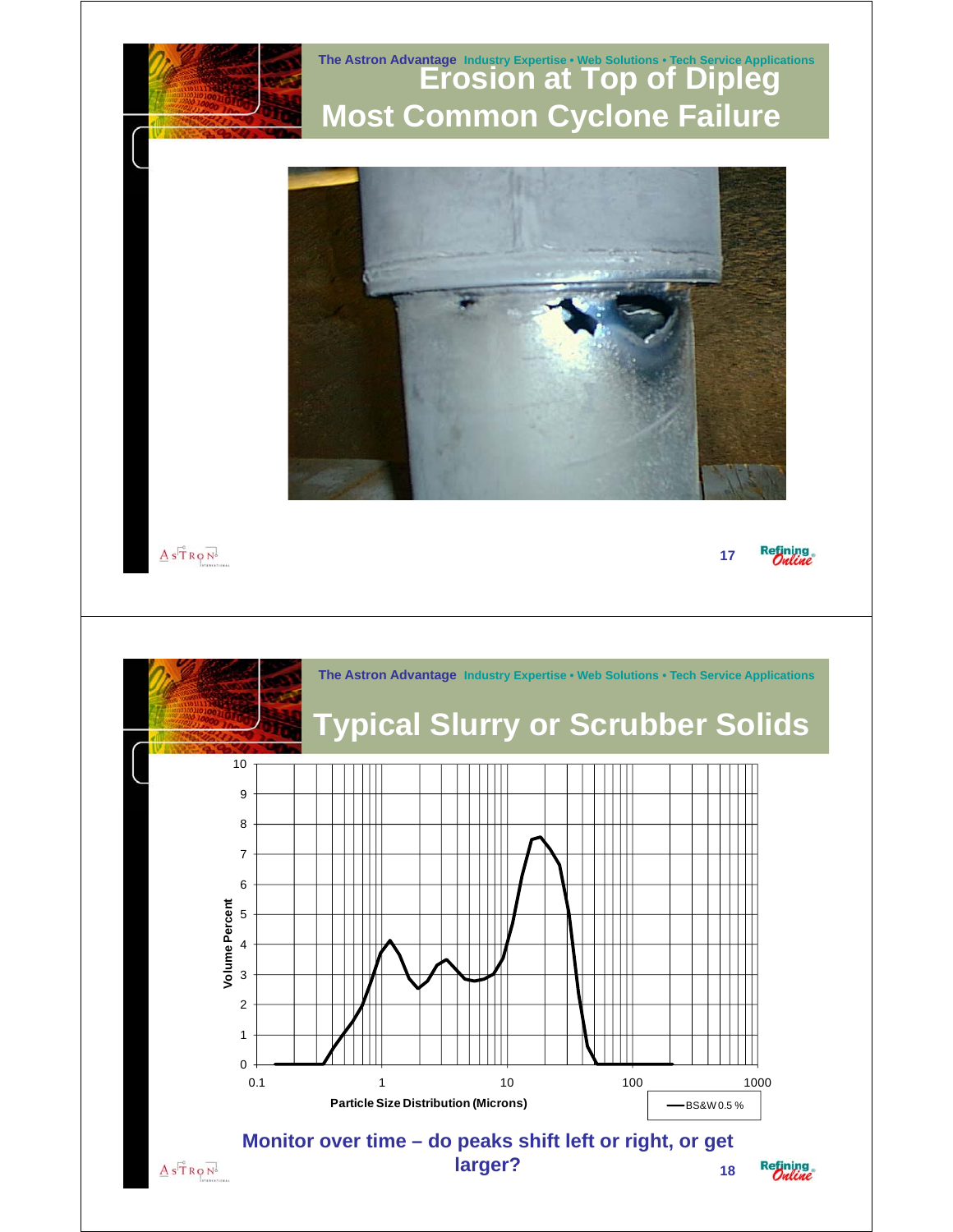

# **Major Rotating Equipment Major Rotating Equipment**

- **Air blower, wet gas compressor, and expander**
	- **Air blower results surprising in terms of outages outside the US**
- **At a minimum, look for trends in vibration**
- **Health checks should look at:**
	- **Flow vs discharge pressure, horsepower**
		- **Plot on design curve, look for changes over time**
	- **Look for changes in efficiency, might indicate fouling or erosion**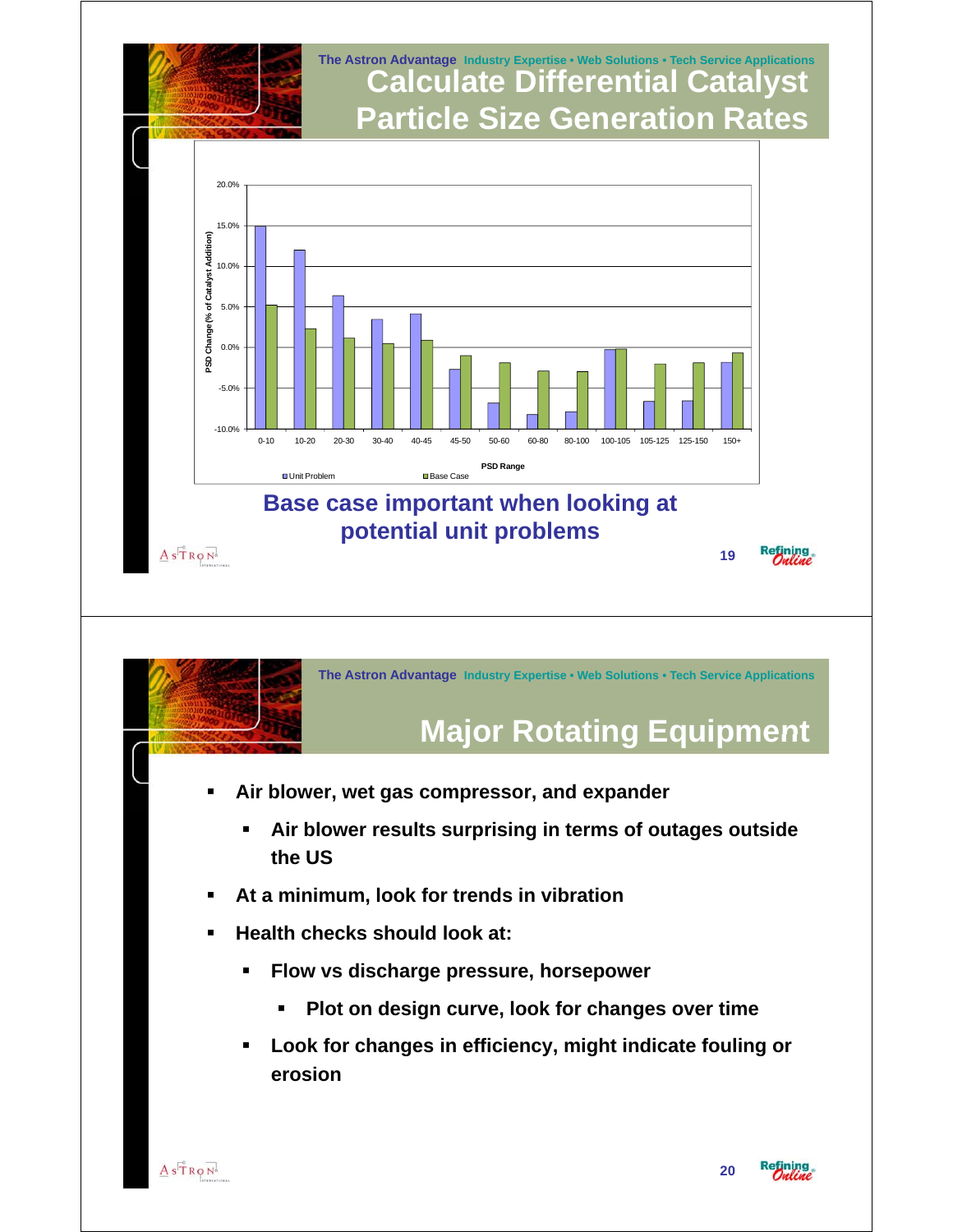

# **Rotating Equipment Maintenance**

- **Major rotating equipment repairs can be costly & time consuming**
- **What is the preventative maintenance strategy?**
- **How do you control fouling & erosion? fouling &**

 $A$ s $\overset{\circ}{T}R\phi\overset{\circ}{N}$ 





**The Astron Advantage Industry Expertise • Web Solutions • Tech Service Applications Expander Erosion**

- **Erosion caused by large particles (> 10 microns)**
- **All expanders suffer All expanders from erosion**
- **Statistical run lengths are 'short' relative to rest of unit, but technology has technology improved dramatically over 20 years**





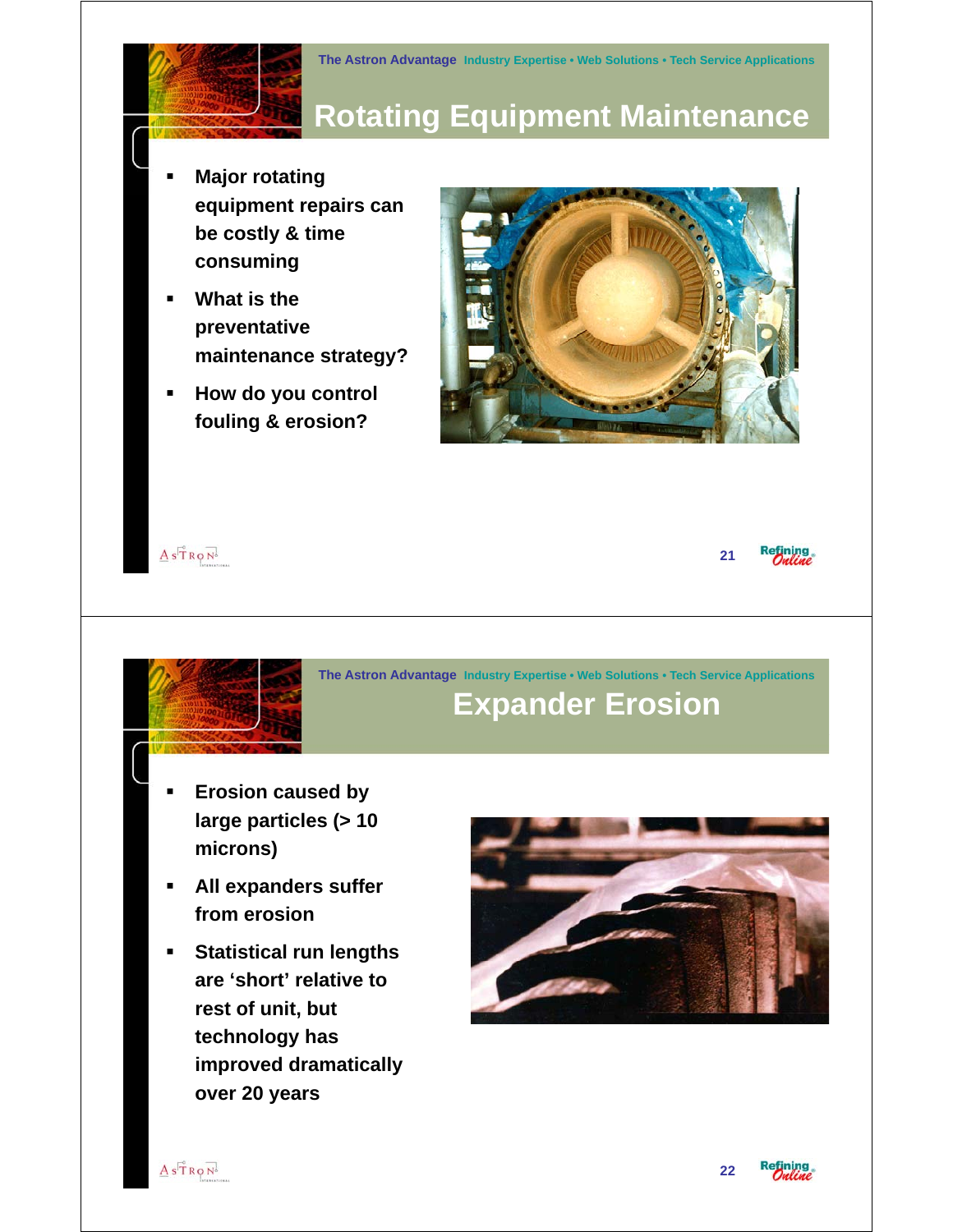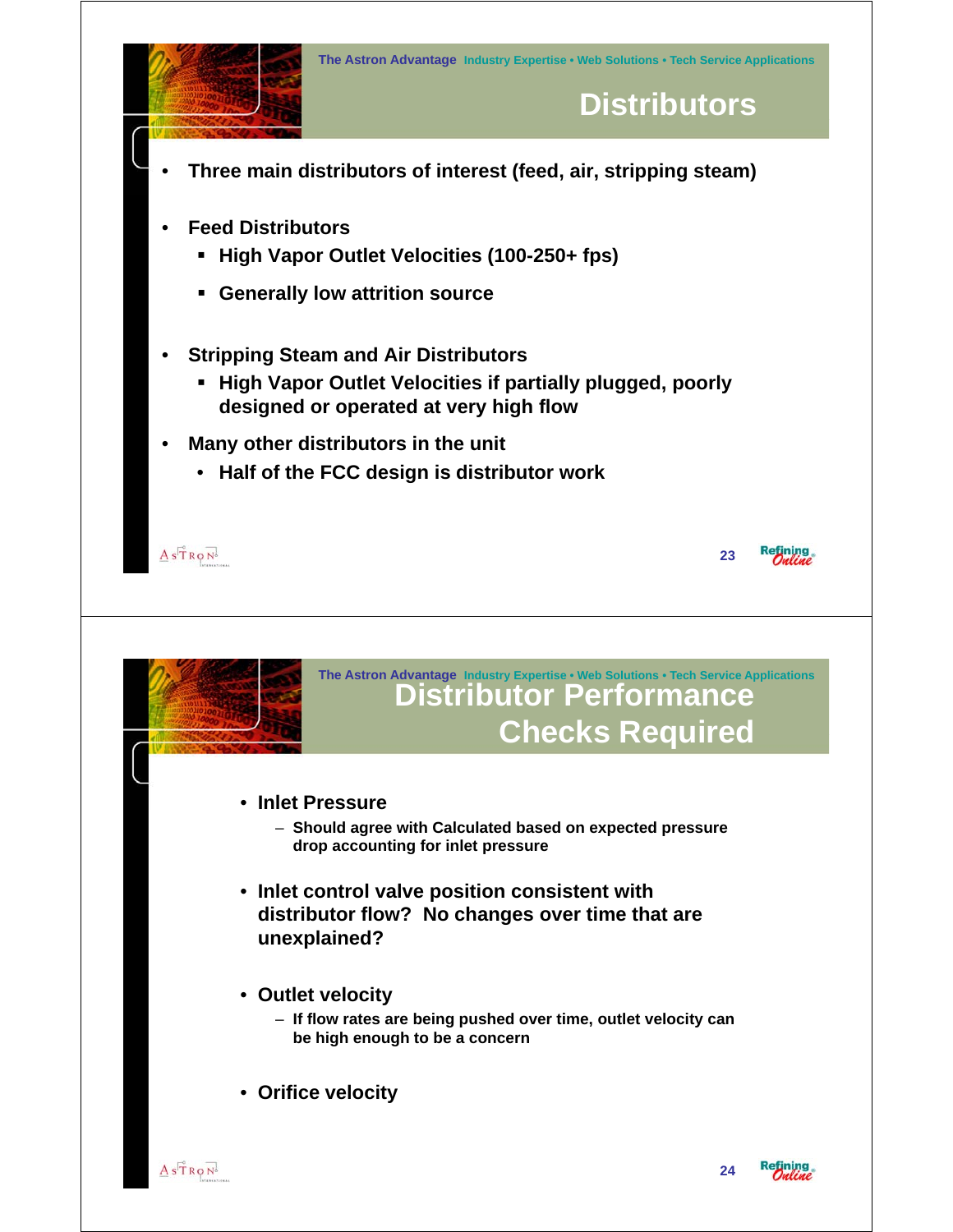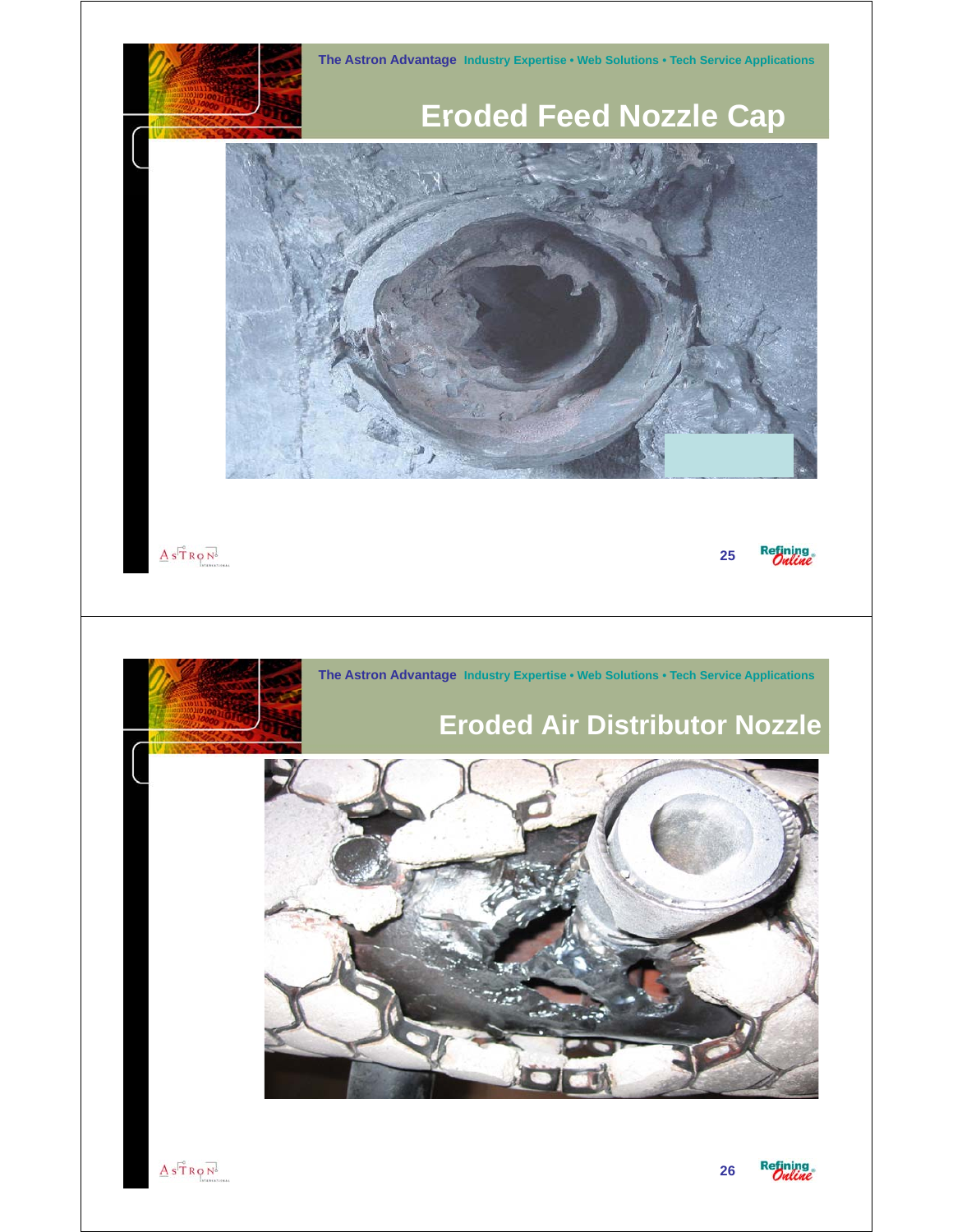

#### **The Astron Advantage Industry Expertise • Web Solutions • Tech Service Applications Know how coke is being made in your unit overall coke yield set by enthalpy balance (KBC Profimatics FCC-SIM output**

|                     |             | Unit 1       | Unit 2          |
|---------------------|-------------|--------------|-----------------|
|                     |             | Gas Oil with | Resid with      |
| <b>Profiles</b>     |             | high preheat | catalyst cooler |
| <b>Coke</b>         |             |              |                 |
| -Total              | <b>Wt %</b> | 4.06         | 6.52            |
| -Catalytic          | Wt $%$      | 59.45        | 20.78           |
| -Feed Concarbon     | <b>Wt %</b> | 4.24         | 13.30           |
| -Metals             | <b>Wt %</b> | 6.31         | 50.92           |
| -Stripper           | <b>Wt %</b> | 30.00        | 15.00           |
| -Non-Vaporized Feed | Wt %        | 0.00         | 0.00            |
|                     |             |              |                 |
| Conversion          | Vol %       | 82.54        | 68.51           |

**determined by feed properties**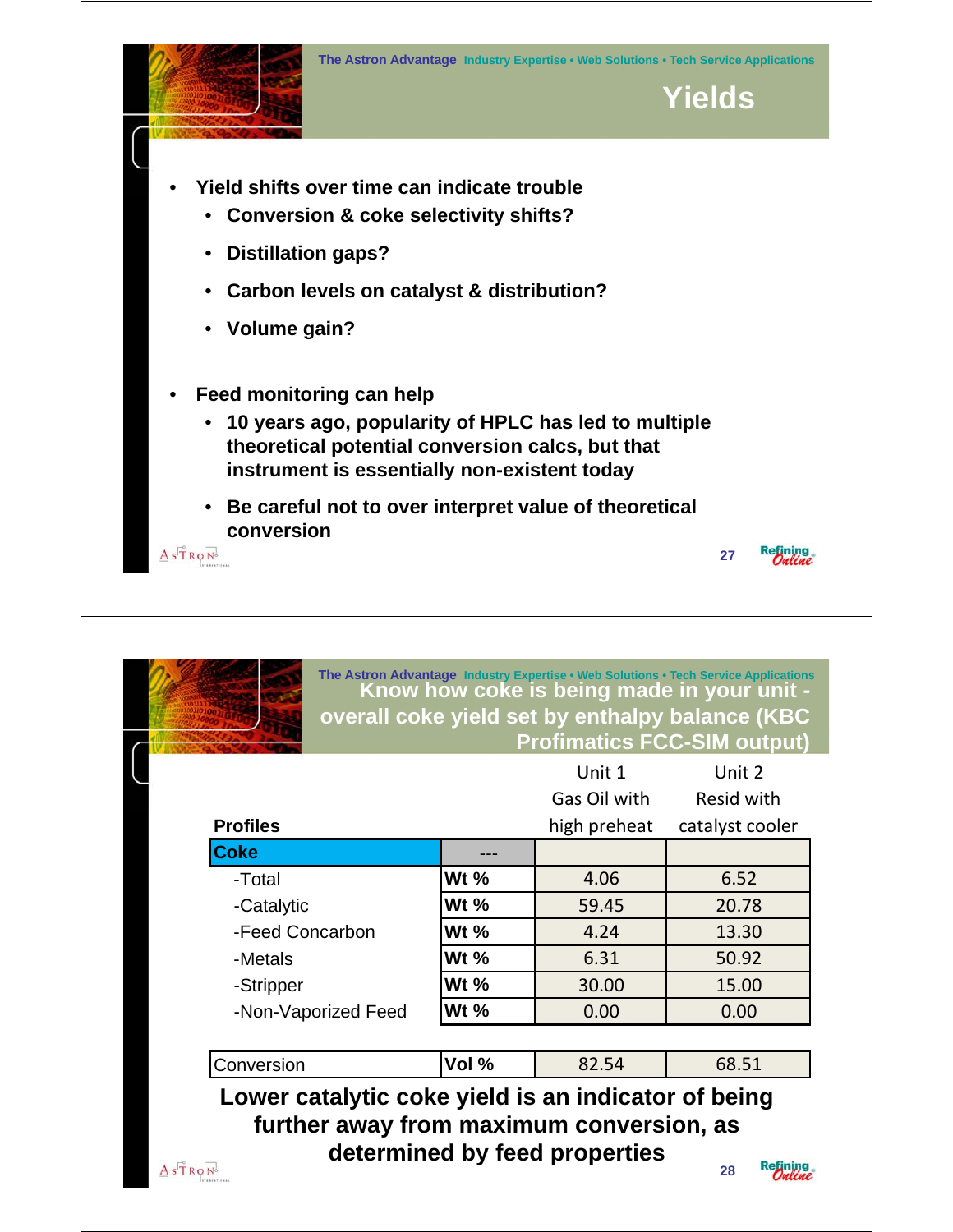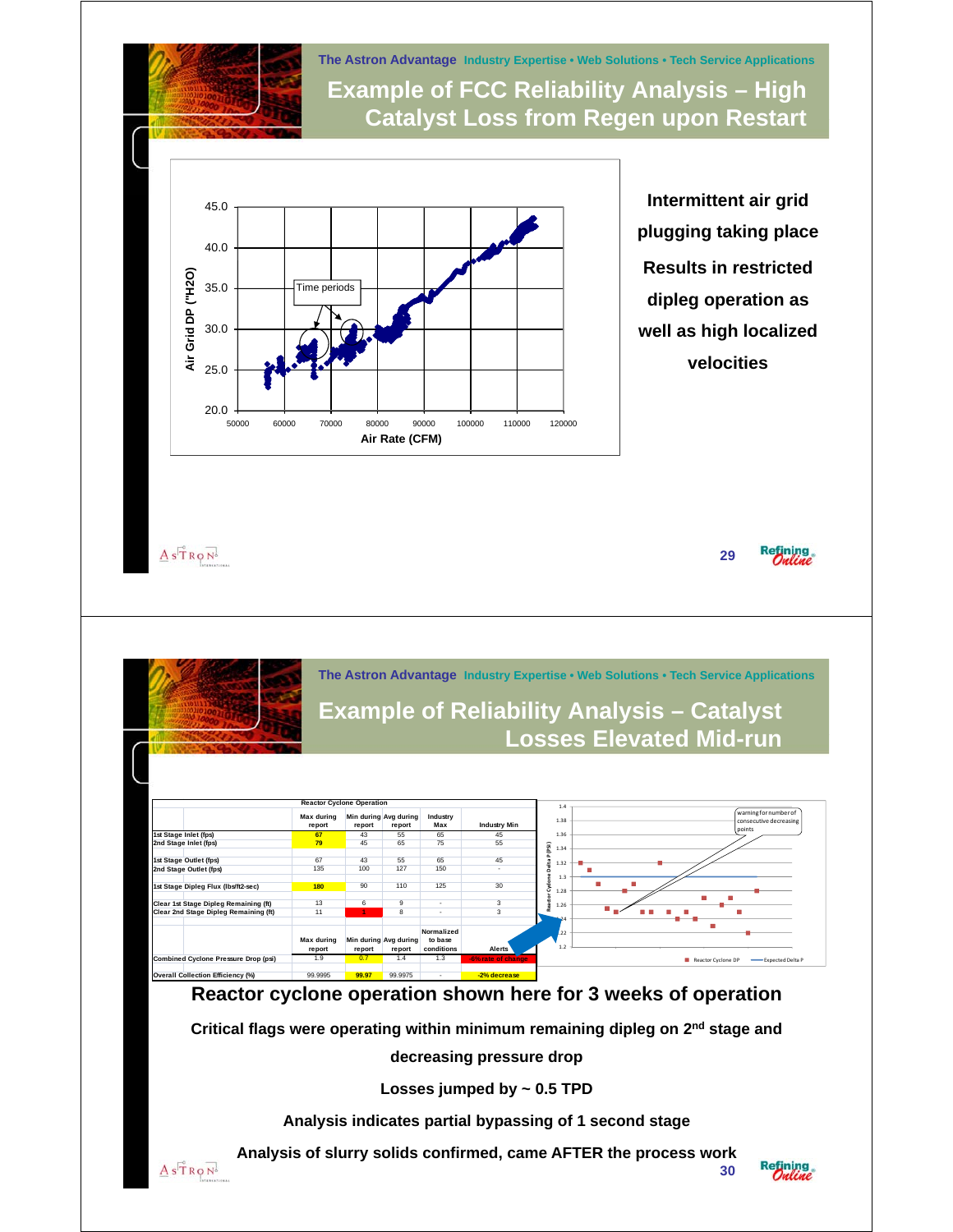

### **The Astron Advantage Industry Expertise • Web Solutions • Tech Service Applications FCC Reliable Run Length Management Conclusions**

- **75 % of shutdowns driven by:**
	- **Rotating equipment failure**
	- **Distributor failure**
	- **Excessive catalyst loss**
	- **Catalyst circulation failure**
- **Approximately 1/5 Approximately 1/5th of units do test runs every 6 months or less thof units do test runs every 6 months or frequently**
- **Minimize unexpected outages there is no free start-up** 
	- **Unit troubles can linger 10 15 % of the time after each start-up**
- **Monitor unit health routinely and manage the 'small' issues to eliminate or mitigate large issues**